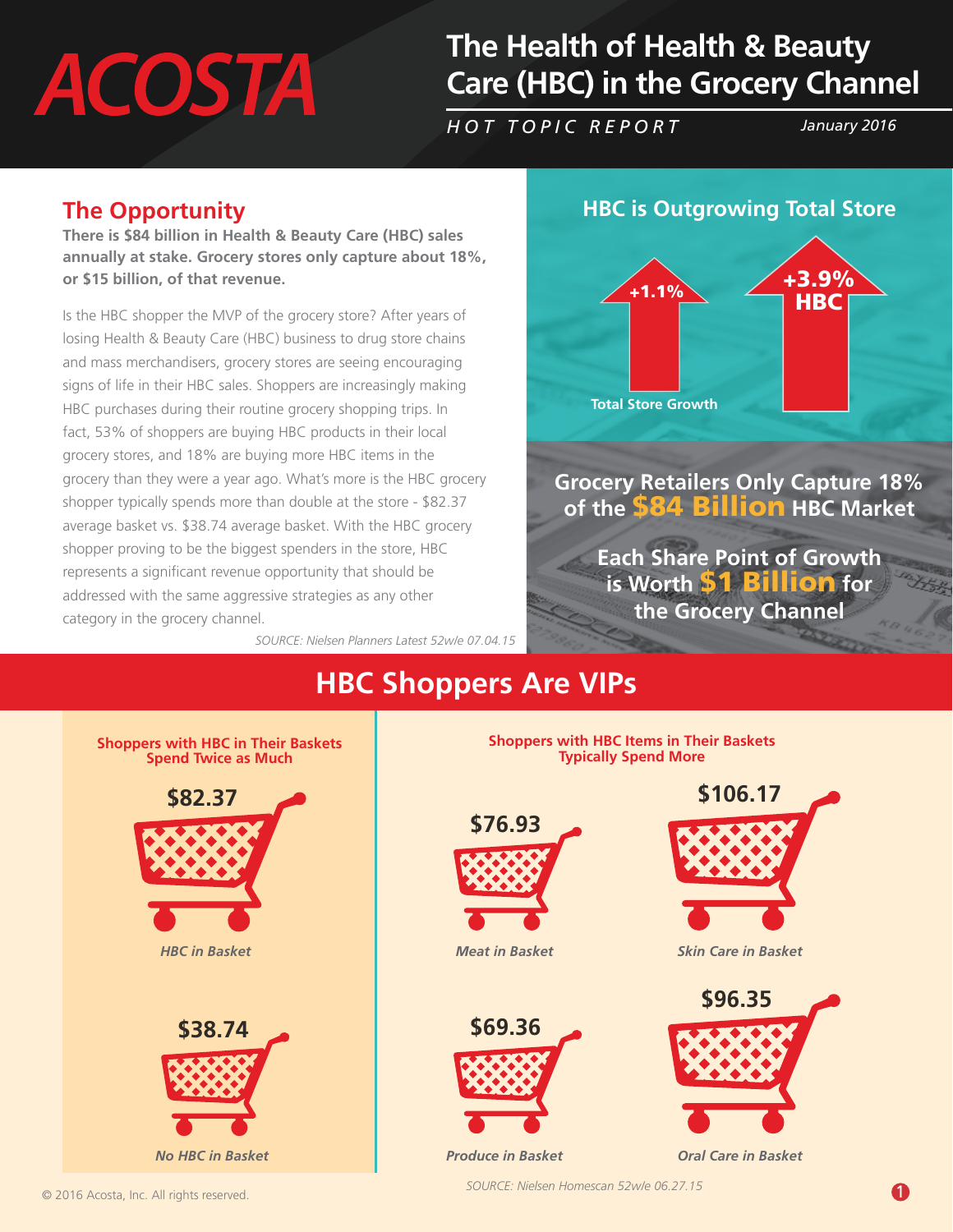# **ACOSTA**

#### **Understanding the VIP HBC Grocery Shopper**

Historically, the key factors challenging the success of the HBC category in grocery stores have been real or perceived higher prices, limited assortment, minimum space allocation and shopper confusion due to often ineffective shelf/aisle planning. In its survey of shoppers, Acosta discovered both why shoppers do and do not purchase HBC items at the grocery store.

![](_page_1_Figure_3.jpeg)

![](_page_1_Picture_4.jpeg)

### **eCommerce Threat**

One-third of U.S. Shoppers buying HBC items online (and almost half of Millennial Shoppers buying HBC online) plan to make more online purchases in the coming year. Forty percent of U.S. Shoppers buying HBC online are using Amazon and Mass Merchant Sites; fewer are using Drugstore site, eBay.

 $\overline{2}$   $\circ$  2016 Acosta, Inc. All rights reserved.

*SOURCE: Acosta's Spring 2015 The Why? Behind The Buy™ Shopper Survey*

### **Perception Meet Reality**

While shoppers often perceive that HBC items are more expensive in the grocery store. In reality, the top items are less expensive than the drug channel and within 3% of supercenters.

**Average Top 20 HBC Item Non Promoted Pricing**

*SOURCE: Nielsen Planners Latest 52w/e 07.04.15*

![](_page_1_Figure_13.jpeg)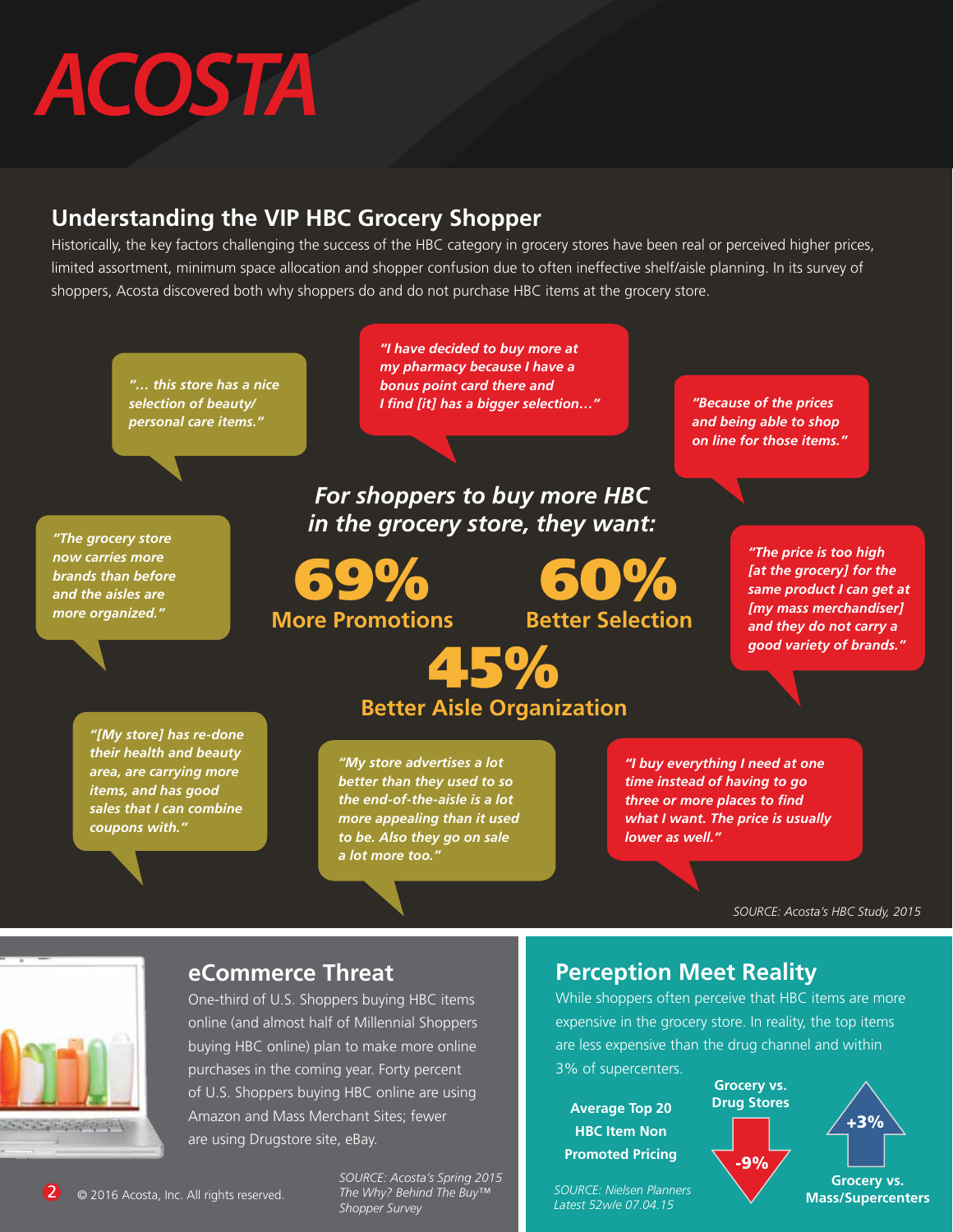### **The Health of Health & Beauty Care (HBC) in the Grocery Channel**

*HOT TOPIC REPORT January 2016*

![](_page_2_Figure_3.jpeg)

![](_page_2_Picture_4.jpeg)

**Understanding the attitudes and resulting behaviors of shoppers can help grocery retailers develop winning HBC strategies.** 

*CONVENIENCE Quality time with my family is limited so I want to make the most of those moments*

*REWARDS I wish I could be rewarded for all the shopping that I do*

#### *VALUE & PRICE*

*I feel like my grocery store offers good HBC deals but not the variety and shopping experience that I am looking for in my preferred store*

#### *EXPERIENCE*

*When I look for personal care products it is a form of small indulgence, but I feel like I'm shopping for a detergent when I shop for these products in a supermarket*

![](_page_2_Picture_13.jpeg)

![](_page_2_Picture_14.jpeg)

![](_page_2_Picture_15.jpeg)

*I end up purchasing my HBC in Mass and Drug because they* 

*offer a better value experience*

*I feel that if my grocery story offered a loyalty store program, I would be more inclined to* 

*shop HBC there*

![](_page_2_Picture_17.jpeg)

*As a result I will not buy them in my supermarket because I cannot compare products and brands, try, smell, touch them and experience products*

#### **ATTITUDES BEHAVIORS**

*My most preferred store is a mass merchandiser because they meet a variety of my family's shopping needs all in one stop*